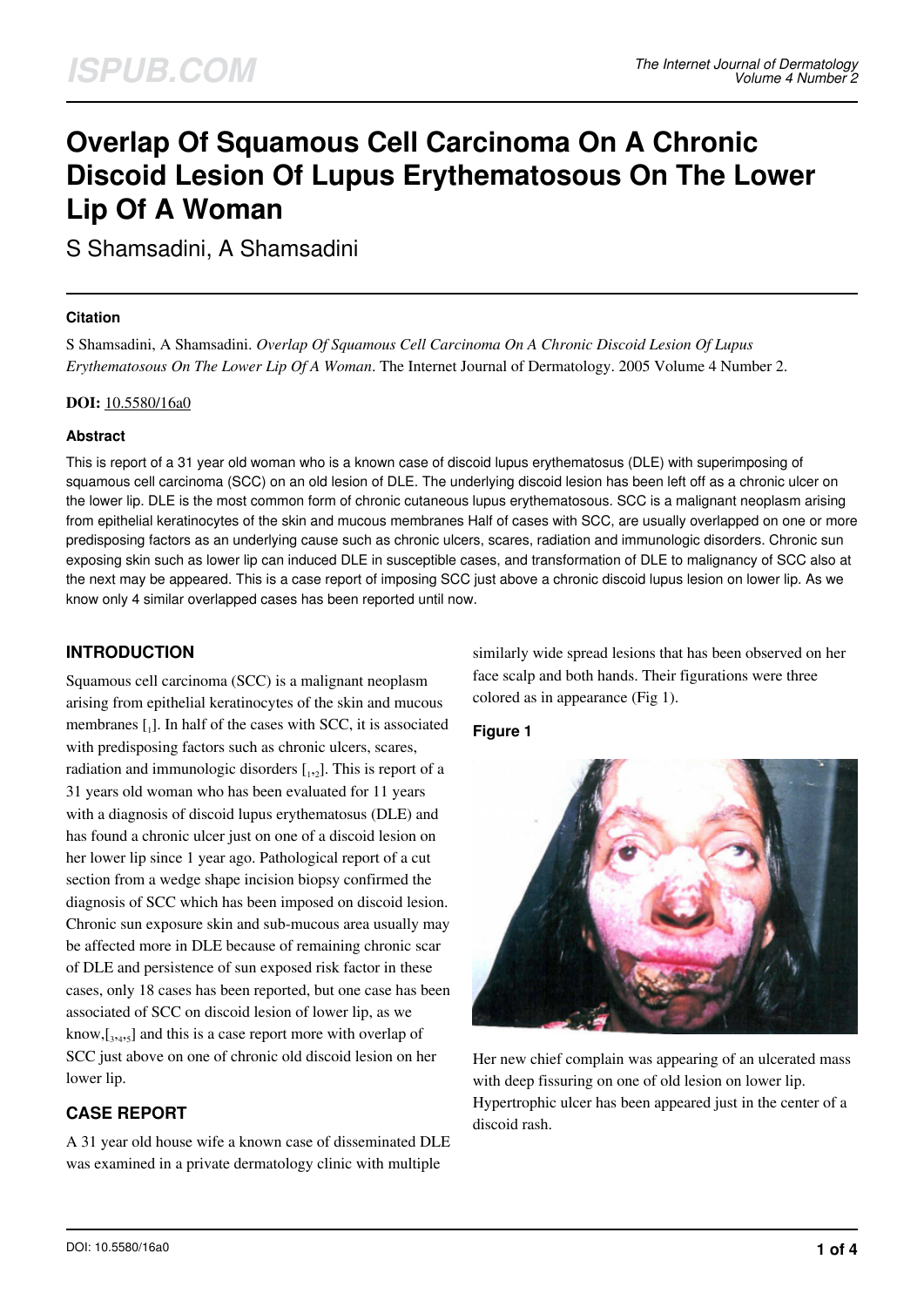#### **Figure 2**



**Figure 3**





Development of this mass has been growing during last 1 year ago. A pathological study of a cut section from a wedge incision biopsy approved diagnosis of SCC. The remaining examination was normal in this case except ophthalmic examination that a corneal opacity has seen in left eye that has been appeared after invasion of DLE to the ophthalmic cornea. Therapy continued after surgical excision and a de bulking operation of tumor by a safe margin with using hydroxychloroquine 200 mg/day orally and applying locally a thick layer of a potent type of corticosteroid also, the patient has been discharged.

## **DISCUSSION**

SCC has been reported in a case in 1985 as an overlap in discoid lesions of a patient with late stage of DLE  $\left[\begin{smallmatrix}6\end{smallmatrix}\right]$ . This is a case report more with overlap of SCC above a late stage of discoid lesion on lower lip.  $[\,3,4,5]$ . Chronic sun exposure skin and sub-mucous area usually are affected more in discoid lupus but some times disseminated lesions may be appeared also at relatively covered area of the body such as scalp. Association of breast carcinoma and malignant melanoma , and nasal perforation has been reported (case reports) in 3 separated patients with SLE also  $[\,6,7,8]$ . Diagnosis lesion of DLE in patients with typical late stage is clinically characteristic, but pathological findings and also direct immunoflourescence examination can be obtained to help only in the cases with questionable lesions  $[$ <sub>4,5</sub>,<sub>9</sub> $]$ . Our patient has multiple persistent of typical three chrome discoid skin lesions of late stage DLE which squamous cell carcinoma has been overlapped just above a late stage of discoid lesion of lower lip. More evaluation and work up for finding peripheral and visceral metastases.Total excision has been done completely with a safe margin and advising him to taking on antimalarial compound (hydroxychloroquine) tablet orally 200 mg/day and using of steroid ointment locally on other underlying disseminated discoid lesions  $\left[\begin{smallmatrix}6\end{smallmatrix}\right]$ .

## **CORRESPONDENCE TO**

Shamsadini MD professor of dermatology Department of Dermatology Kerman University of Medical Sciences, Afzalipoor Hospital Kerman, Iran. Tel (341) 2457272, Fax (341) 2460641 E mail: shamsadini@yahoo.com

### **References**

1. Heidi A Waldorf Squamous cell carcinoma , by Mark Lebwohl ,Warren R. Heymann John Berth-Jones and Ian Coulson .Treatment of skin disease. Mosby W.B Saunders. 2002. p 592.

2. Garrett AB Multiple aquamous cell carcinomas in lesions of discoid lupus Eerythematosus. 1: Cutis. 1985 Oct; 36(4): 313-4, 316 PMID: 4064754.

3. Voigtlander,V&Boonen.H. Squamous cell carcinoma of the lower lip in discoid lupus erythematosus associated with hereditary deficiency of complement 2. Z Hautkr. 1990 Sep;65(9):836-7 PMID: 2264375

4. Saurat JH, Musette P. Signes cutanes du lupus erythemateux. In : Saurat JH, Grosshans E, Laugier P, lachapelle JM, (eds). Dermatologie et Maladies Sexuellement Transmissibles, 3 ed. Masson, paris, 1999:313-322.

5. Sontheimer RD, lupus Erythematosus. In: Freedberg IN, Eisen AZ, Wolff K, Austen KF, Goldsmith LA, Katz SI, Fitzpatrick TB, (eds). Dermatology in General Medicine, 5th ed. McGraw-Hill, USA, 1999: pp 1993-2009. 6. Rahman P, Gladman D, Urowitz M. Nasal septum perforation in Systemic Lupus Erythematosus- Time for a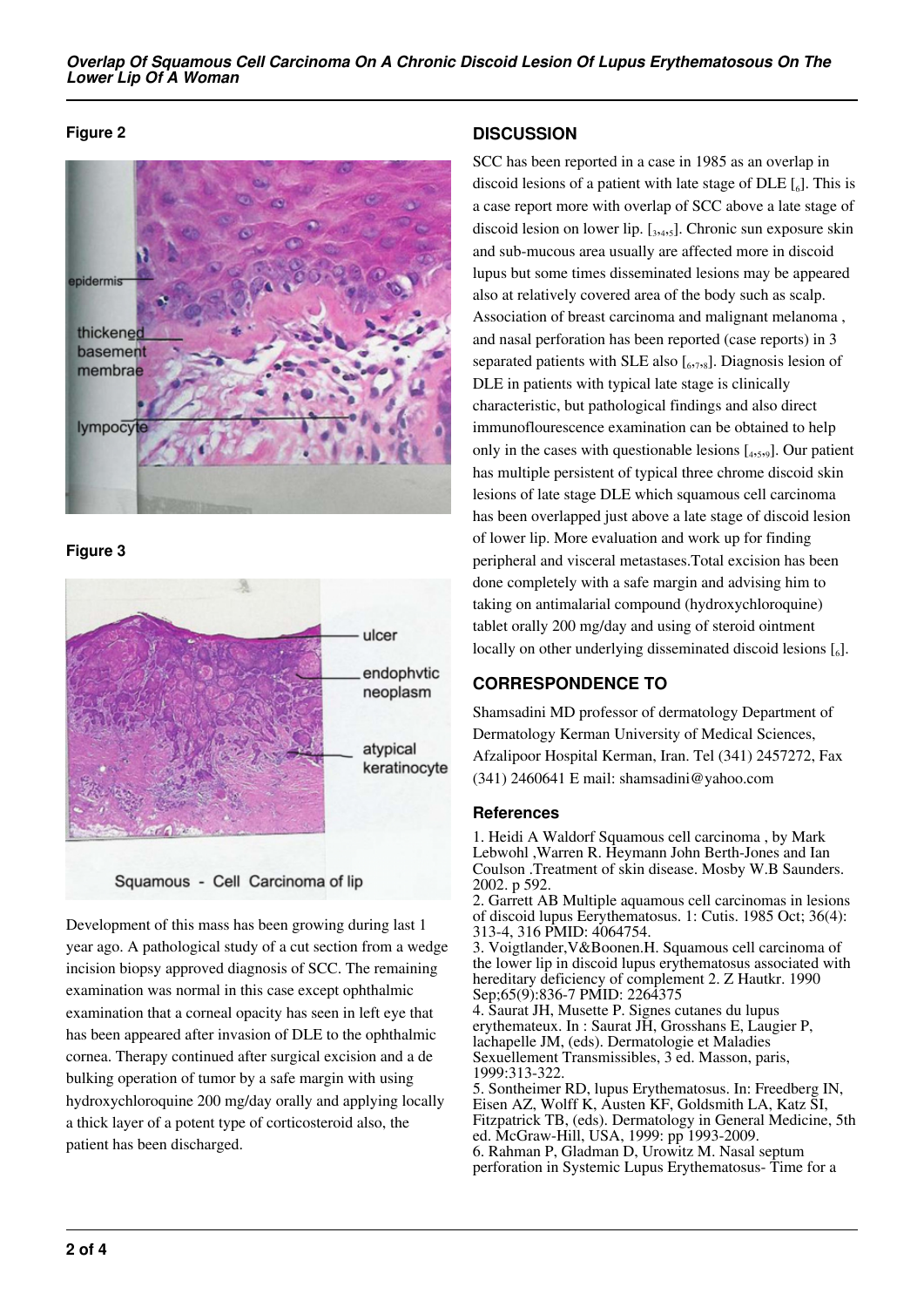closer look. J. Rheumathol 1999; 6:1854-1855. 7. Maryanna C Ter poorten, Bruce H Thiers Discoid lupus erythematosous by Mark Lebwohl, Warren R Heymann John Berth-Jones and Ian Coulson. Treatment of skin disease Mosby W.B Saunders. 2002. p 166.

8. R Mascarenhas, O Tellechea, H Oliveira, JP Reis, M Cordeiro, J Migueis. Nasal septum perforation as the

presenting sign of lupus eythematosus Dermatology Online Journal  $11(2)$ : 12

9. Sulkes A. Naparstek Y The infrequent association of systemic lupus erythamtosus and solid tumors. Sharett Institute of Oncology, Jerusalem, Israel. PMID: 1651808. Lupus, Volume 10, Number 6, June 2001, pp. 394-400(7).